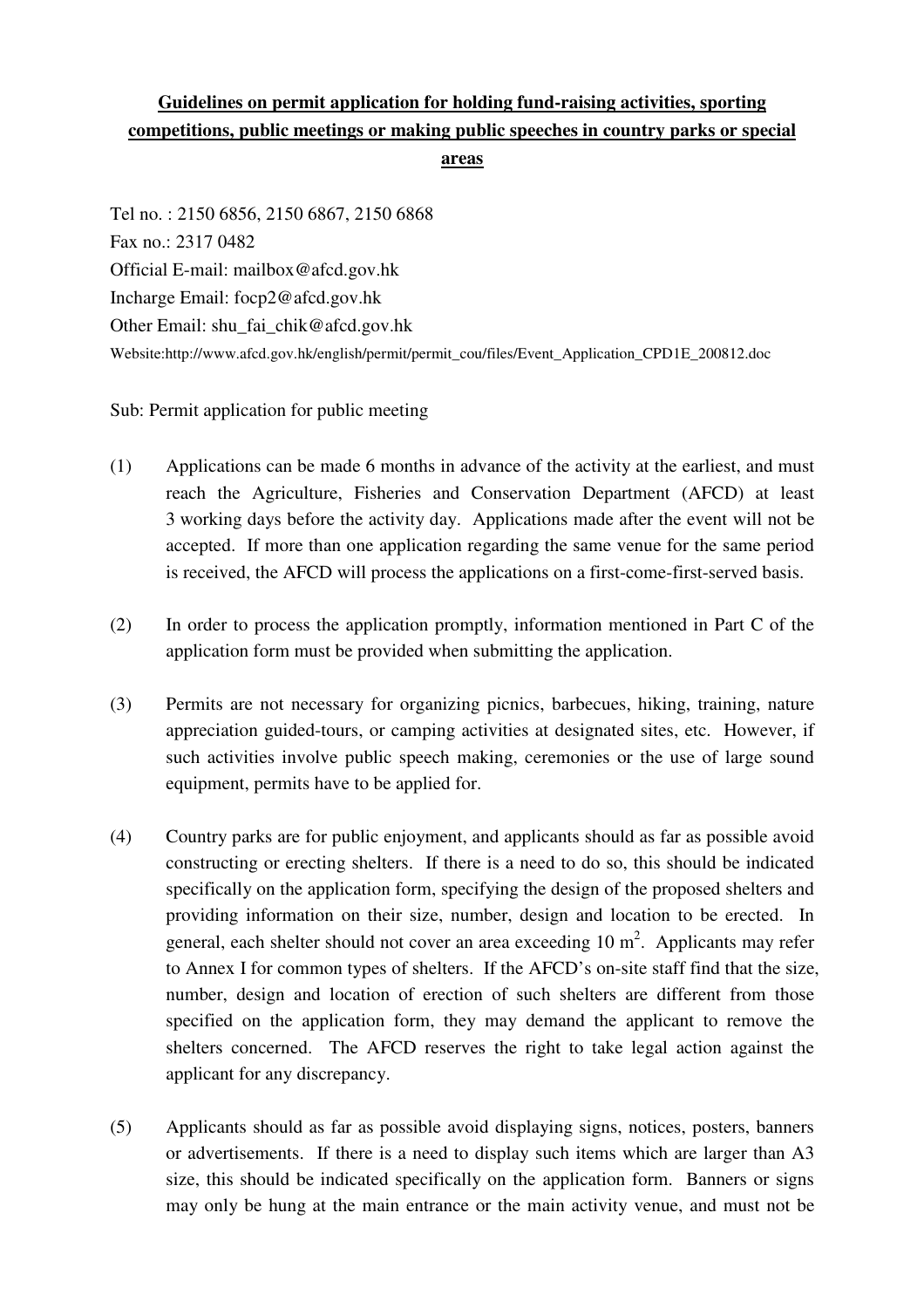hung on trees. Application for display of items purely for commercial advertising purposes will not be approved. In general, all display items should not exceed the size of 1 m X 4 m. If the AFCD's on-site staff find that the size, number and location of display of such items are different from those specified on the application form, they may demand the applicant to remove the items concerned. For items smaller than A3 size, the applicant is free to post them during the activity time within the venue. However, the AFCD's staff, with regard to the situation, reserves the right to demand the applicant to modify the content of the items posted or remove them.

- (6) Applicants should as far as possible avoid constructing or erecting backboards or platforms, or installing sound equipment. If there is a need to do so, this should be indicated specifically on the application form, specifying the design of the proposed structures/equipment and providing information on their size, number and location to be erected/installed. In general, backboards should not exceed the size of 3 m X 5 m, and platforms 2 m X 3 m.
- (7) Applicants must submit a layout plan of the venue, indicating the position of any shelter, poster, banner, advertisement, sound equipment, table, chair, machinery, reception counter, first aid post, support post, temporary toilet, etc. The layout plan should be as detailed as possible to facilitate vetting. All items/structures must be positioned according to the layout plan. However, AFCD's staff may demand the applicant to change the position of the items with regard to the situation at site on the activity day.
- (8) If there is a need to bring vehicles or bicycles into country parks, this must be indicated specifically when submitting the application. If the details of vehicles to be used could not be confirmed when applying the event permit, the applicant should submit a written application for bringing vehicles into country parks before the event day. Vehicles over 5.5 tonnes are not allowed to enter country parks. Applicants should also as far as possible avoid applying for permission to bring vehicles or bicycles into the following country park areas:
	- Tai Mong Tsai Road beyond Pak Tam Chung Barrier;
	- between Shing Mun Fung Shui Woodland and Tai Po Kau Nature Reserve;
	- between Twisk Management Centre and Tai Lam Chung Management Centre;
	- Tracks inside Lung Fu Shan Country Park.
- (9) Applications will be considered on their own merits, taking into account the location and time of the activity and its impact on other visitors. Activities containing the following features will in principle not be approved:
	- covering too large area, involving too many participants and venue being in popular barbecue/camping sites;
	- competitive in nature at seriously eroded trails;
	- lasting for too long and to be held during peak hours;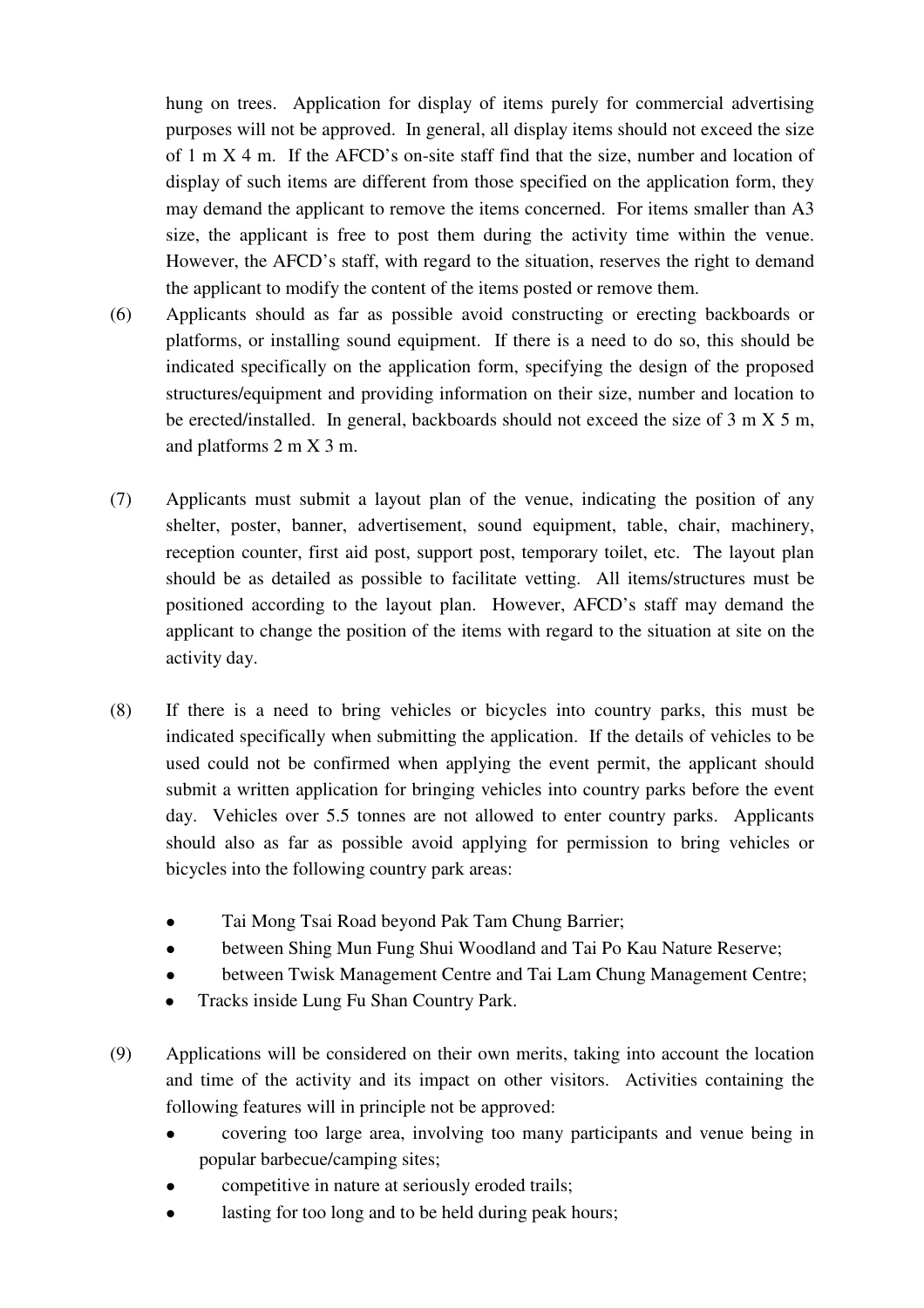- using large sound equipment and musical instruments causing annoyance to others;
- seriously affecting other visitors' enjoyment of country parks;
- being too close to other permitted activities;
- damaging the natural environment, affecting the growth of plants, and blocking or contaminating any streams, pools or ponds; and
- nature of activity being incompatible with the natural environment of countryside.
- (10) Permission of the activity does not mean the organizers have the exclusive right to use the activity area. General public and government vehicles are free to use the venue as well.
- (11) After the issue of a permit, request for amendment of information provided on the application form will be regarded as a new application. The applicant should submit a written request 3 working days before the activity day for consideration of the amendment. A regular permit fee will be charged upon approval.
- (12) Successful applicants will be notified by fax or by telephone. They are required to come to the AFCD's Headquarters (6/F, Cheung Sha Wan Government Offices, 303 Cheung Sha Wan Road, Kowloon) within 5 working days upon notice to pay the relevant fees and collect the permits. Permission for the applications will be revoked if the applicants fail to pay the relevant fees within the specified period. Note: Permission must be sought before holding activities inside Country Park.
- (13) Permit fees are payable upon collection of permits at the following rates: \$520 for each event; \$317 for each shelter; and \$250 each month (or for a period less than a month) for the display of any sign, notice, poster, banner or advertisement. The fees are subject to adjustment without prior notice. Permit fees paid will NOT be refunded under any circumstances.
- (14) Information about permitted activities, including the location, date and time may be uploaded to AFCD's website for public inspection. If the applicant considers that some of the information should not be made available on our website, he should specifically indicate this and give justifications for our consideration when submitting the application.
- (15) Applicants issued with AFCD's activity permits still need to apply for other permits required by law. They should check for themselves whether they need to approach other government departments such as the Water Supplies Department or the Hong Kong Police Force in respect of the activities.
- (16) Applicants must observe closely the conditions listed on the activity permits and they have the responsibility to remind all participants, workers and volunteers of the